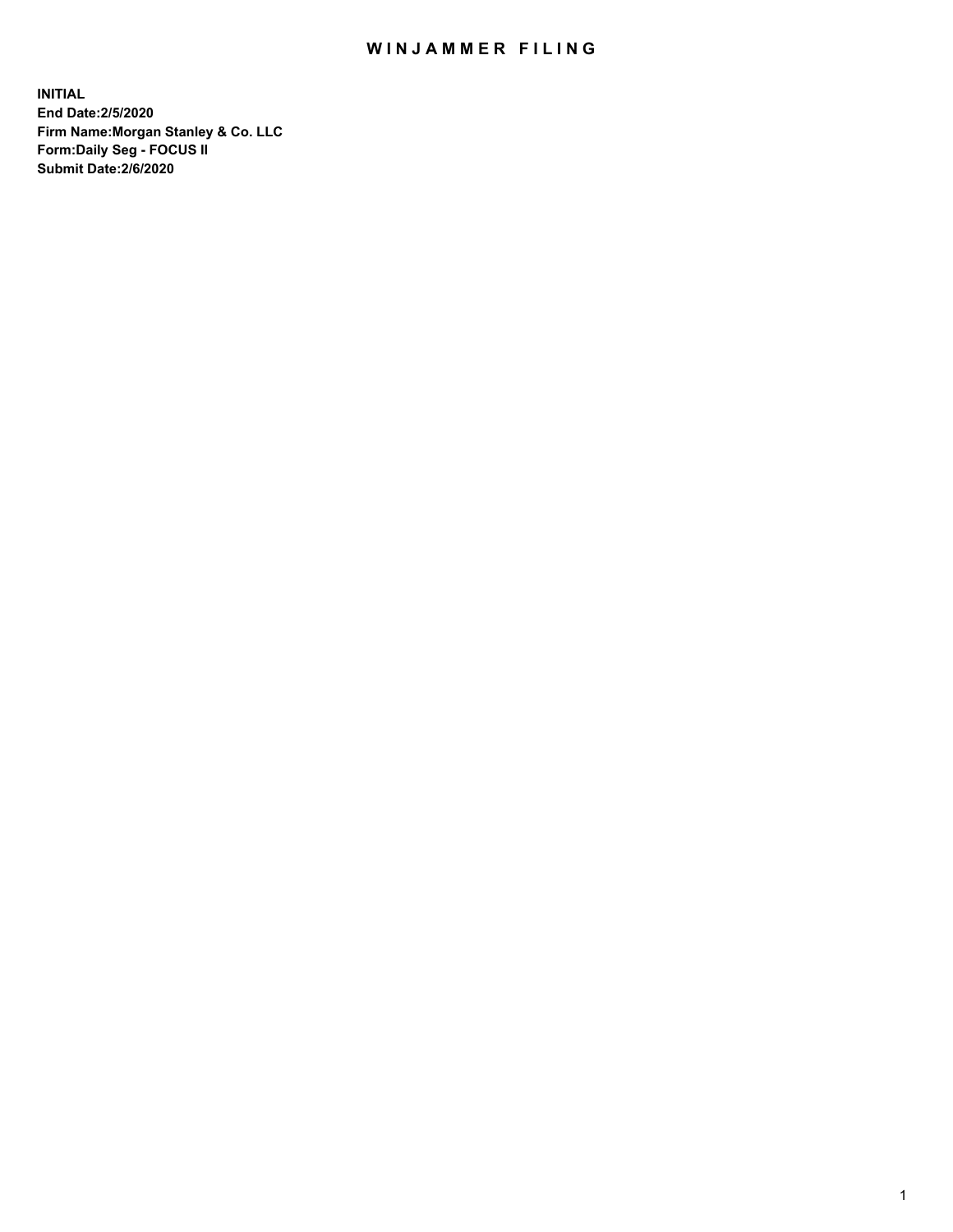**INITIAL End Date:2/5/2020 Firm Name:Morgan Stanley & Co. LLC Form:Daily Seg - FOCUS II Submit Date:2/6/2020 Daily Segregation - Cover Page**

| Name of Company                                                                                                                                                                                                                                                                                                                | Morgan Stanley & Co. LLC                                    |
|--------------------------------------------------------------------------------------------------------------------------------------------------------------------------------------------------------------------------------------------------------------------------------------------------------------------------------|-------------------------------------------------------------|
| <b>Contact Name</b>                                                                                                                                                                                                                                                                                                            | <b>Ikram Shah</b>                                           |
| <b>Contact Phone Number</b>                                                                                                                                                                                                                                                                                                    | 212-276-0963                                                |
| <b>Contact Email Address</b>                                                                                                                                                                                                                                                                                                   | Ikram.shah@morganstanley.com                                |
| FCM's Customer Segregated Funds Residual Interest Target (choose one):<br>a. Minimum dollar amount: ; or<br>b. Minimum percentage of customer segregated funds required:% ; or<br>c. Dollar amount range between: and; or<br>d. Percentage range of customer segregated funds required between:% and%.                         | 235,000,000<br><u>0</u><br>0 <sub>0</sub><br>00             |
| FCM's Customer Secured Amount Funds Residual Interest Target (choose one):<br>a. Minimum dollar amount: ; or<br>b. Minimum percentage of customer secured funds required:% ; or<br>c. Dollar amount range between: and; or<br>d. Percentage range of customer secured funds required between:% and%.                           | 140,000,000<br><u>0</u><br>0 <sub>0</sub><br>0 <sub>0</sub> |
| FCM's Cleared Swaps Customer Collateral Residual Interest Target (choose one):<br>a. Minimum dollar amount: ; or<br>b. Minimum percentage of cleared swaps customer collateral required:% ; or<br>c. Dollar amount range between: and; or<br>d. Percentage range of cleared swaps customer collateral required between:% and%. | 92,000,000<br><u>0</u><br>0 Q<br>0 <sub>0</sub>             |

Attach supporting documents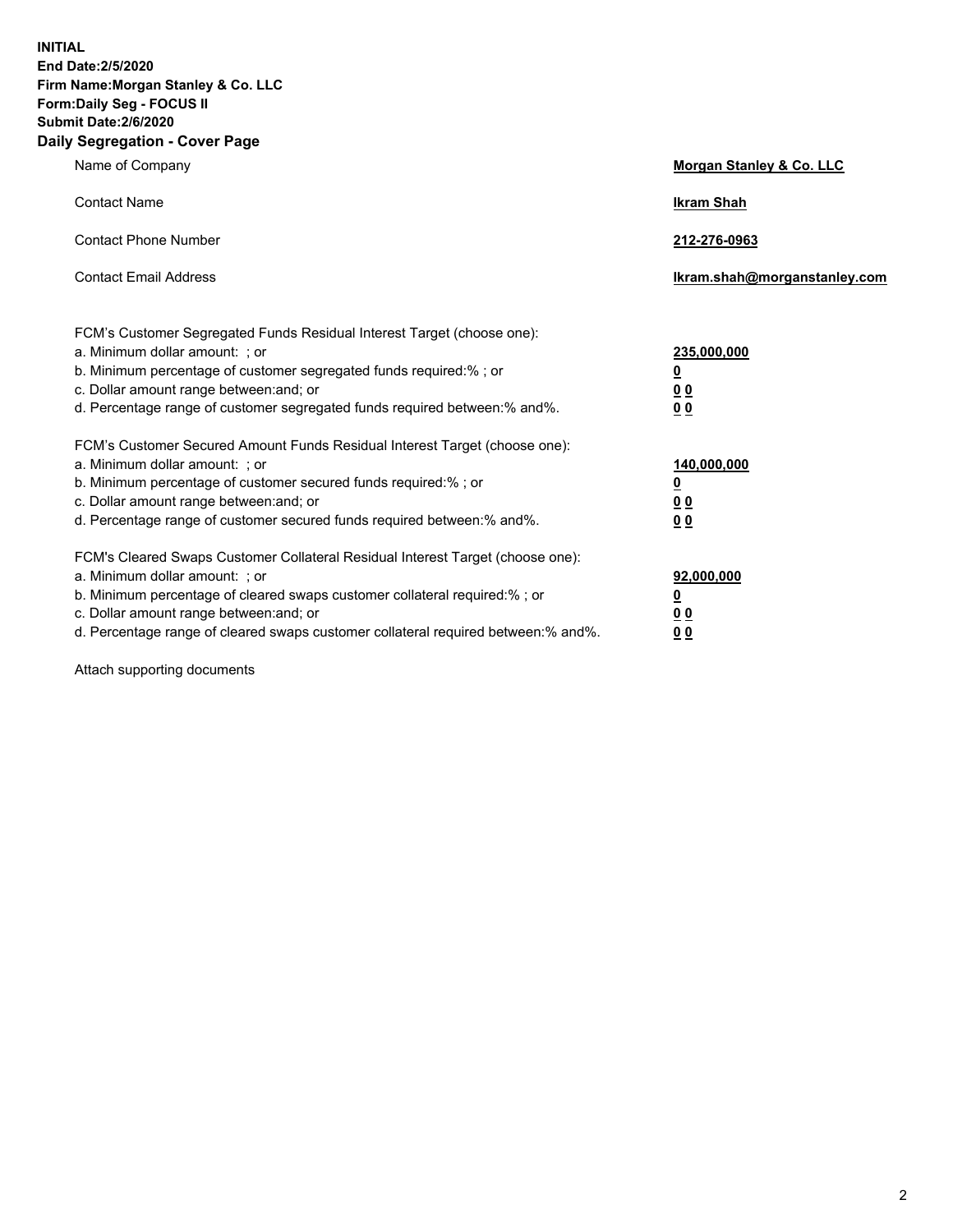| <b>INITIAL</b> | End Date: 2/5/2020<br>Firm Name: Morgan Stanley & Co. LLC<br>Form: Daily Seg - FOCUS II<br><b>Submit Date: 2/6/2020</b><br><b>Daily Segregation - Secured Amounts</b> |                                                                  |
|----------------|-----------------------------------------------------------------------------------------------------------------------------------------------------------------------|------------------------------------------------------------------|
|                | Foreign Futures and Foreign Options Secured Amounts                                                                                                                   |                                                                  |
|                | Amount required to be set aside pursuant to law, rule or regulation of a foreign<br>government or a rule of a self-regulatory organization authorized thereunder      | $0$ [7305]                                                       |
| 1.             | Net ledger balance - Foreign Futures and Foreign Option Trading - All Customers<br>A. Cash                                                                            | 3,669,602,749 [7315]                                             |
| 2.             | B. Securities (at market)                                                                                                                                             | 2,225,207,293 [7317]                                             |
| 3.             | Net unrealized profit (loss) in open futures contracts traded on a foreign board of trade<br>Exchange traded options                                                  | -302,285,781 [7325]                                              |
|                | a. Market value of open option contracts purchased on a foreign board of trade<br>b. Market value of open contracts granted (sold) on a foreign board of trade        | 6,920,445 [7335]<br>$-8,306,153$ [7337]                          |
| 4.<br>5.       | Net equity (deficit) (add lines 1.2. and 3.)<br>Account liquidating to a deficit and account with a debit balances - gross amount                                     | 5,591,138,553 [7345]<br>148,031,302 [7351]                       |
|                | Less: amount offset by customer owned securities                                                                                                                      | -132,128,810 [7352] 15,902,492<br>[7354]                         |
| 6.             | Amount required to be set aside as the secured amount - Net Liquidating Equity<br>Method (add lines 4 and 5)                                                          | 5,607,041,045 [7355]                                             |
| 7.             | Greater of amount required to be set aside pursuant to foreign jurisdiction (above) or line<br>6.                                                                     | 5,607,041,045 [7360]                                             |
|                | FUNDS DEPOSITED IN SEPARATE REGULATION 30.7 ACCOUNTS                                                                                                                  |                                                                  |
| 1.             | Cash in banks                                                                                                                                                         |                                                                  |
|                | A. Banks located in the United States<br>B. Other banks qualified under Regulation 30.7                                                                               | 228,998,329 [7500]<br>634,729,783 [7520] 863,728,112<br>$[7530]$ |
| 2.             | Securities                                                                                                                                                            |                                                                  |
|                | A. In safekeeping with banks located in the United States                                                                                                             | 373,316,222 [7540]                                               |
| 3.             | B. In safekeeping with other banks qualified under Regulation 30.7<br>Equities with registered futures commission merchants                                           | 0 [7560] 373,316,222 [7570]                                      |
|                | A. Cash                                                                                                                                                               | 15,549,939 [7580]                                                |
|                | <b>B.</b> Securities                                                                                                                                                  | $0$ [7590]                                                       |
|                | C. Unrealized gain (loss) on open futures contracts<br>D. Value of long option contracts                                                                              | -2,124,252 [7600]                                                |
|                | E. Value of short option contracts                                                                                                                                    | <u>0</u> [7610]<br>0 [7615] 13,425,687 [7620]                    |
| 4.             | Amounts held by clearing organizations of foreign boards of trade                                                                                                     |                                                                  |
|                | A. Cash                                                                                                                                                               | $0$ [7640]                                                       |
|                | <b>B.</b> Securities                                                                                                                                                  | $0$ [7650]                                                       |
|                | C. Amount due to (from) clearing organization - daily variation                                                                                                       | $0$ [7660]                                                       |
|                | D. Value of long option contracts                                                                                                                                     | $0$ [7670]                                                       |
|                | E. Value of short option contracts                                                                                                                                    | 0 [7675] 0 [7680]                                                |
| 5.             | Amounts held by members of foreign boards of trade                                                                                                                    |                                                                  |
|                | A. Cash                                                                                                                                                               | 3,007,127,368 [7700]                                             |
|                | <b>B.</b> Securities                                                                                                                                                  | 1,851,891,071 [7710]                                             |
|                | C. Unrealized gain (loss) on open futures contracts                                                                                                                   | <u>-300,161,529</u> [7720]                                       |
|                | D. Value of long option contracts<br>E. Value of short option contracts                                                                                               | 6,920,445 [7730]<br><u>-8,306,153</u> [7735] 4,557,471,202       |
|                |                                                                                                                                                                       | $[7740]$                                                         |
| 6.             | Amounts with other depositories designated by a foreign board of trade                                                                                                | $0$ [7760]                                                       |
| 7.             | Segregated funds on hand                                                                                                                                              | $0$ [7765]                                                       |
| 8.             | Total funds in separate section 30.7 accounts                                                                                                                         | 5,807,941,223 [7770]                                             |
| 9.             | Excess (deficiency) Set Aside for Secured Amount (subtract line 7 Secured Statement<br>Page 1 from Line 8)                                                            | 200,900,178 [7380]                                               |
| 10.            | Management Target Amount for Excess funds in separate section 30.7 accounts                                                                                           | 140,000,000 [7780]                                               |
| 11.            | Excess (deficiency) funds in separate 30.7 accounts over (under) Management Target                                                                                    | 60,900,178 [7785]                                                |

3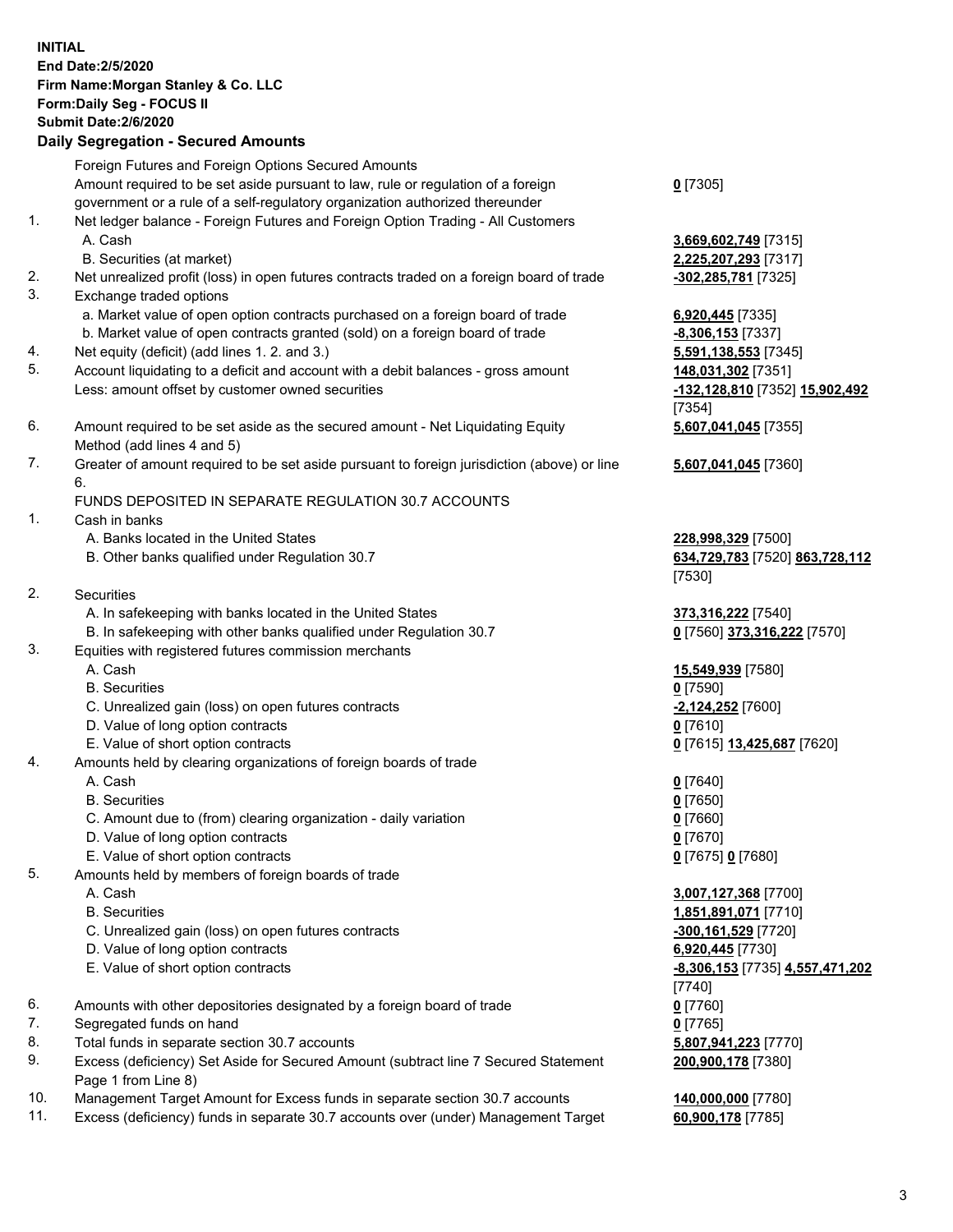| <b>INITIAL</b> | End Date: 2/5/2020<br>Firm Name: Morgan Stanley & Co. LLC<br>Form: Daily Seg - FOCUS II<br><b>Submit Date: 2/6/2020</b><br>Daily Segregation - Segregation Statement |                                |
|----------------|----------------------------------------------------------------------------------------------------------------------------------------------------------------------|--------------------------------|
|                |                                                                                                                                                                      |                                |
|                | SEGREGATION REQUIREMENTS(Section 4d(2) of the CEAct)                                                                                                                 |                                |
| 1.             | Net ledger balance                                                                                                                                                   |                                |
|                | A. Cash                                                                                                                                                              | 9,640,271,174 [7010]           |
|                | B. Securities (at market)                                                                                                                                            | 5,832,083,298 [7020]           |
| 2.             | Net unrealized profit (loss) in open futures contracts traded on a contract market                                                                                   | 2,009,376,864 [7030]           |
| 3.             | Exchange traded options                                                                                                                                              |                                |
|                | A. Add market value of open option contracts purchased on a contract market                                                                                          | 427,924,867 [7032]             |
|                | B. Deduct market value of open option contracts granted (sold) on a contract market                                                                                  | -349,412,983 [7033]            |
| 4.             | Net equity (deficit) (add lines 1, 2 and 3)                                                                                                                          | 17,560,243,220 [7040]          |
| 5.             | Accounts liquidating to a deficit and accounts with                                                                                                                  |                                |
|                | debit balances - gross amount                                                                                                                                        | 462,462,653 [7045]             |
|                | Less: amount offset by customer securities                                                                                                                           | -449,648,246 [7047] 12,814,407 |
|                |                                                                                                                                                                      | [7050]                         |
| 6.             | Amount required to be segregated (add lines 4 and 5)                                                                                                                 | 17,573,057,627 [7060]          |
| 7.             | FUNDS IN SEGREGATED ACCOUNTS                                                                                                                                         |                                |
|                | Deposited in segregated funds bank accounts<br>A. Cash                                                                                                               |                                |
|                |                                                                                                                                                                      | 3,909,241,522 [7070]           |
|                | B. Securities representing investments of customers' funds (at market)                                                                                               | $0$ [7080]                     |
|                | C. Securities held for particular customers or option customers in lieu of cash (at<br>market)                                                                       | 752,830,278 [7090]             |
| 8.             | Margins on deposit with derivatives clearing organizations of contract markets                                                                                       |                                |
|                | A. Cash                                                                                                                                                              | 7,862,230,636 [7100]           |
|                | B. Securities representing investments of customers' funds (at market)                                                                                               | $0$ [7110]                     |
|                | C. Securities held for particular customers or option customers in lieu of cash (at                                                                                  | 5,079,253,020 [7120]           |
|                | market)                                                                                                                                                              |                                |
| 9.             | Net settlement from (to) derivatives clearing organizations of contract markets                                                                                      | 160,144,452 [7130]             |
| 10.            | Exchange traded options                                                                                                                                              |                                |
|                | A. Value of open long option contracts                                                                                                                               | 427,924,867 [7132]             |
|                | B. Value of open short option contracts                                                                                                                              | -349,412,983 [7133]            |
| 11.            | Net equities with other FCMs                                                                                                                                         |                                |
|                | A. Net liquidating equity                                                                                                                                            | 3,083,178 [7140]               |
|                | B. Securities representing investments of customers' funds (at market)                                                                                               | $0$ [7160]                     |
|                | C. Securities held for particular customers or option customers in lieu of cash (at                                                                                  | $0$ [7170]                     |
|                | market)                                                                                                                                                              |                                |
| 12.            | Segregated funds on hand                                                                                                                                             | $0$ [7150]                     |
| 13.            | Total amount in segregation (add lines 7 through 12)                                                                                                                 | 17,845,294,970 [7180]          |
| 14.            | Excess (deficiency) funds in segregation (subtract line 6 from line 13)                                                                                              | 272,237,343 [7190]             |
|                |                                                                                                                                                                      |                                |

15. Management Target Amount for Excess funds in segregation<br>16. Excess (deficiency) funds in segregation over (under) Management Target Amount **237,237,343** [7198] Excess (deficiency) funds in segregation over (under) Management Target Amount Excess

**37,237,343** [7198]